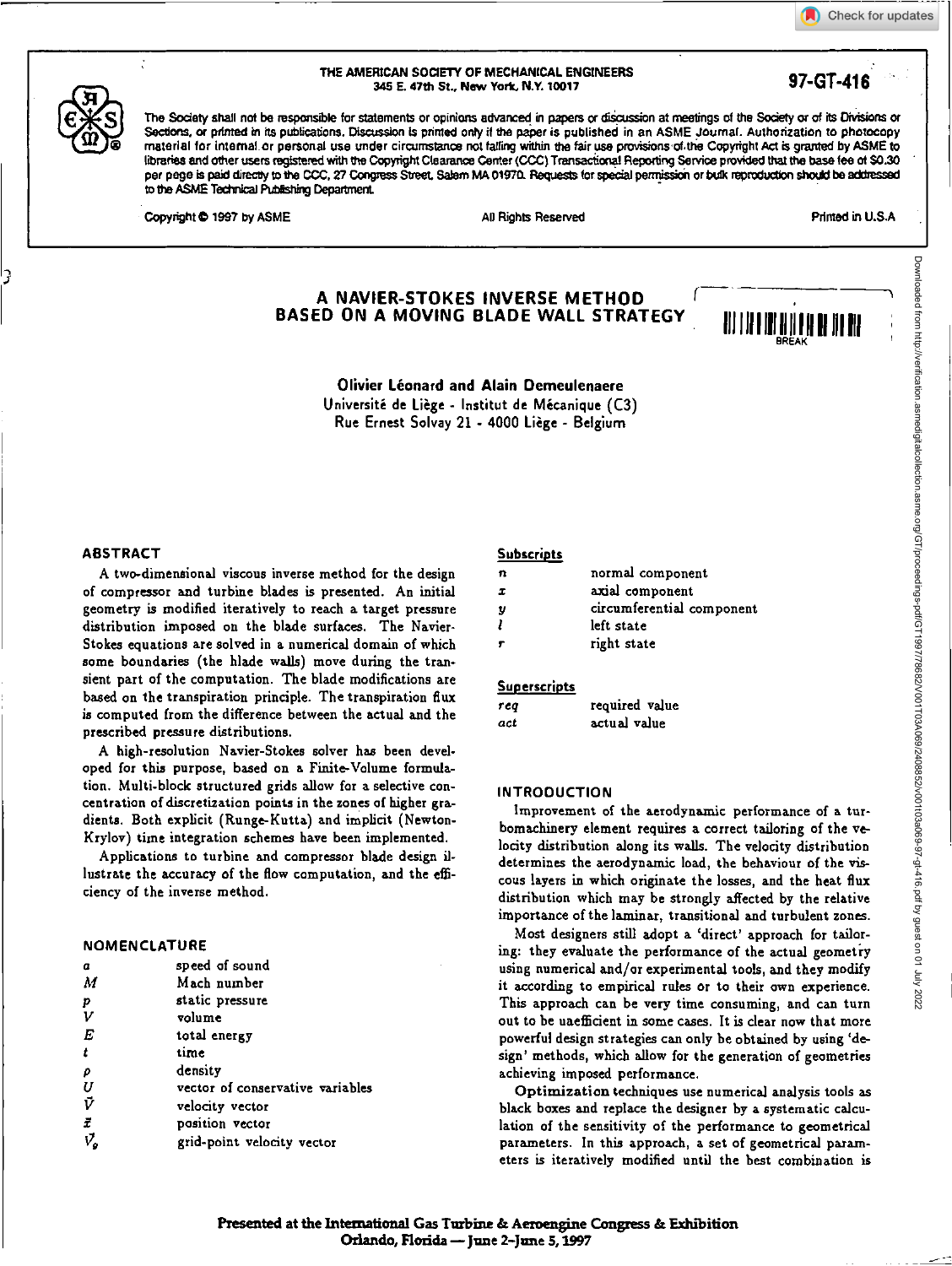found, which minimizes a certain objective function. The cost of such a process is still so high that the flow solvers are based on 'cheap' models, or that the number of parameters used to define the geometry is drastically restricted. The major advantages of optimization methods rely on the capability to find a solution even if the required performance is partly unrealistic - although most of these methods can not guarantee that the true minimum is reached (Jameson, 1995, Eyi et al, 1995).

Inverse techniques produce geometry modifications directly determined from the difference between an existing performance level and a required one, through a physical link. In most of the inverse codes, a required velocity or pressure distribution is imposed as a boundary condition along a part of or the whole blade wall. The major drawback of inverse methods is related to the existence of a solution, non-physical target pressure distributions usually leading to divergence of the solver. Their main advantage rely on the flexibility that they provide for the tailoring of the velocity distribution: there are as many geometrical parameters as points on the blade walls - typically 100...300... for 2D problems. Local modifications can be undertaken, such as leading edge acceleration or the suppression of a shock boundary layer interaction.

Three-dimensional blade design is still performed by iterating on blade-to-blade and throughflow codes, with aerofoil stacking (for a good review of the design procedures, see Jennions (1994) or Vuillez and Petot (1994). Up to now most of the existing design methods are two- or quasi-threedimensional, and based on inviscid models. Navier-Stokes codes are more likely used during the verification process than during the design phase.

The blade geometry can be directly deduced from the target velocity distribution only for potential flow problems (Lighthill, 1945, Stanitz, 1953, Korn et al, 1972, Schmidt, 1980, Dulikravitch and Sobieczky, 1982, Sanz, 1988), with the help of a mathematical frame. As soon as the Euler flow model is used, the equations are solved in a domain of which some boundaries are the solution of the problem, resulting in an iterative process: an initial geometry provides a first guess of the calculation domain and of the flow field, and is modified until the target velocity distribution is achieved (Meauze, 1982, Zannetti, 1987, Giles and Drela, 1987, Leonard and Van den Braembussche, 1992).

Inviscid inverse methods provide 'inviscid' geometries, from which the boundary layers displacement thickness must be subtracted to obtain 'metallic' geometries. This subtraction process is critical and may compromise the precision of the whole design procedure. If a smooth 'inviscid' shape can be expected from a smooth target pressure distribution, boundary layer codes can provide boundary layer displacement thickness distributions somewhat irregular, especially in the transition zone. In most cases, the resulting 'metallic' blade shape needs to be smoothed, whith the risk that the tailoring effort can be strongly affected.

There is another well known problem related to inviscid inverse methods. A preliminary boundary layer cal-

culation is performed, based on the target velocity distribution, which provides a minimum displacement thickness that must *be* accounted for in the design procedure, in addition to a minimum 'metallic' thickness. This results in a rather large trailing edge thickness, especially for compressor blades. If rounded-off, this thick trailing edge induces a non-physical acceleration followed by a strong slow-down of the fluid. The authors have rather introduced blunt-type trailing edges, through which fluid is blown. The fluid is forced to leave the blade in the camber line direction, resulting in a more realistic velocity distribution. Furthermore blunt trailing edges provide an easy control of their thickness between imposed minimum and maximum values. It is not clear however how much fluid should be ejected, what should be its velocity, and what are the consequences of this (local) lack of conservativity.

At transonic flow conditions, the pressure distribution along a turbine blade suction side is much influenced by the flow behaviour in the trailing edge zone, which has always been hardly predicted by inviscid computations. The use of blunt trailing edges has allowed for good predictions, as the computed streamlines are close to the 'real' ones in the trailing edge zone.

Solving the Navier-Stokes equations is probably the only way to avoid these modelling problems and the boundary layer subtraction, so that the pressure distribution is prescribed on the 'real' blade shape, and so that the accuracy of the tailoring depends only on the ability of the solver to predict the pressure distribution along the blade walls.

### **DESCRIPTION OF THE METHOD**

The two-, quasi-three- and three-dimensional inverse codes initially developed by the authors (Léonard and Van den Braembussche, 1992, Demeulenaere and Van den Braembussche, 1996) are based on a robust finite volume Euler solver. One design cycle includes an 'inverse' calculation, wherein the flow simulation is performed until convergence with the target pressure distribution imposed as a boundary condition on fixed and permeable walls, a transpiration process for the geometry modification, and a flow analysis on the new blade shape. Usually 3 to 10 cycles are needed, depending on the amplitude of the geometry changes.

When applied to viscous flow computations, the wellposedness of permeable wall boundary conditions is questionable, from the physical as well as from the mathematical point of view. Therefore the strategy of modifying the blades at each iteration of the time-marching algorithm has been introduced. The flow computation is performed on a moving mesh with impermeable blade walls, and follows the transient which occurs while the blade walls move and finally reach a steady shape.

Each iteration of the inverse procedure is separated into two steps:

• the first step determines the change in blade geometry (and mesh), and is based on the transpiration concept.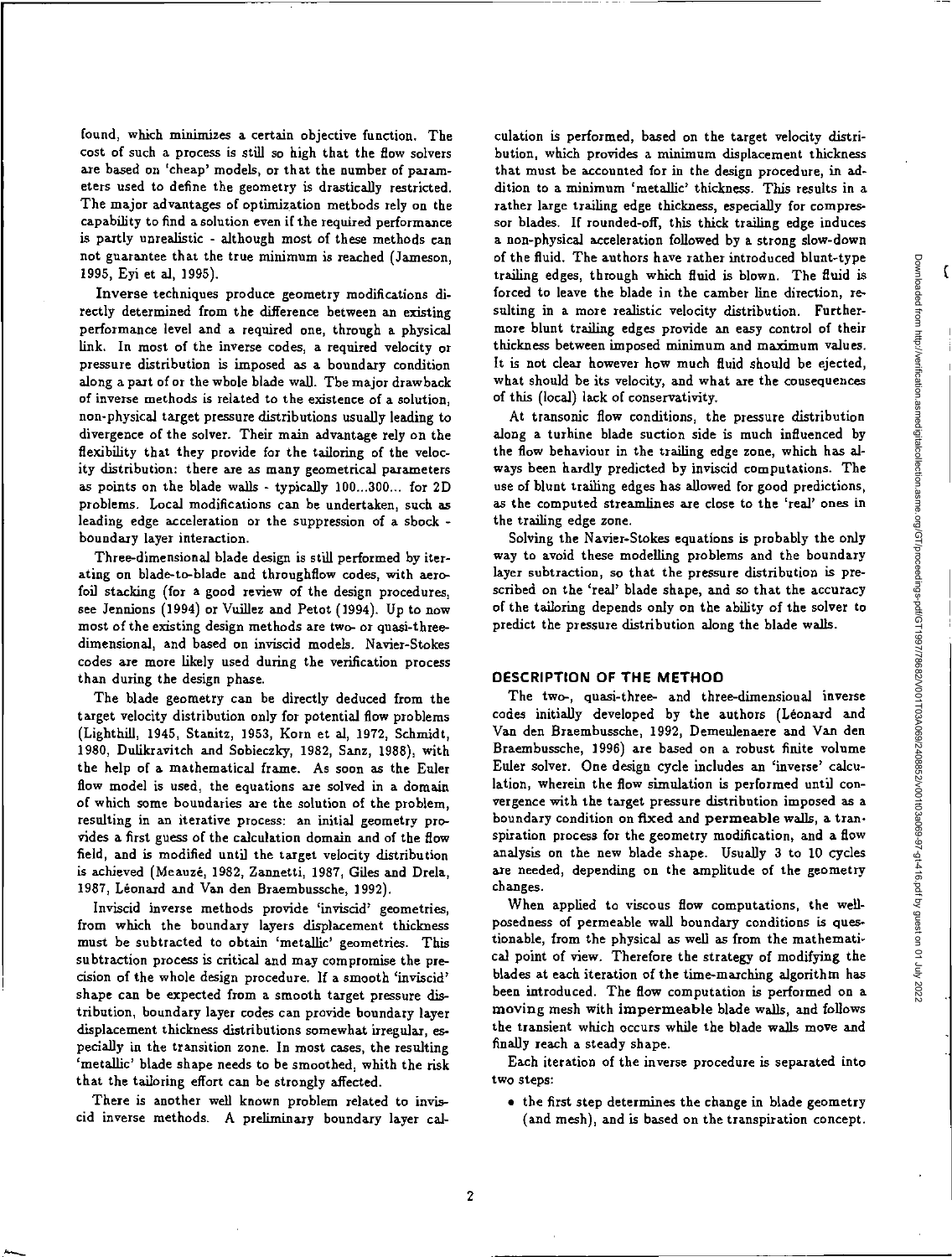The transpiration flux is governed by the difference between the actual and prescribed pressure distributions;

• the second step of the procedure updates the flow field, by means of one single time iteration, with impermeable blade walls, and a moving mesh.

In this procedure, the prescribed pressure is not explicitly imposed along the blades. However, the blade walls are modified as long as the pressure distribution is different from the prescribed one. Therefore the flow computation converges to a steady state only when the prescribed pressure distribution is reached on the blade surfaces.

### **THE GEOMETRY MODIFICATION STEP**

The blade walls are modified by means of a transpiration model, which makes use of a distribution of normal and tangential velocities along the suction and pressure sides, to approximate the position of the two stagnation streamlines. These streamlines form the new blade shape.

As mentioned above, in the authors' previous inviscid method, the normal velocity distribution is obtained from a time-marching computation with permeable wall boundary conditions along the walls. At each iteration, the normal velocities are obtained from the compatibility relation associated to the outgoing pressure wave (Leonard, 1990):

$$
V_n = V_n^* + \frac{p^* - p^{req}}{\rho a} \tag{1}
$$

where the state  $*$  refers to a first approximation, extrapolated from the inside flow.

The same compatibility relation is used for inviscid 'direct' calculations, to derive the pressure from the imposed zero normal velocity. The direct and inverse solvers are then 'compatible,' meaning that once convergence is reached, both 'inverse' and 'direct' boundary conditions maintain the stable converged solution.

The same approach is still adopted in the inviscid version of the present method, but only one time iteration is performed.

The relation (1) has been modified for viscous problems, so that the 'inverse' boundary condition is also compatible with the 'direct' one, which imposes zero velocity and zero normal pressure gradient:

$$
V_n = \frac{p^{act} - p^{req}}{\rho a} \tag{2}
$$

The normal velocity distribution is simply deduced from the difference between the actual and prescribed pressure, and no time-marching iteration is needed.

The existence of a solution to Euler and Navier-Stokes inverse problems (a manufacturable closed profile, and inlet/outlet flow conditions meeting the design requirements) can never be guaranteed. In our method, after completion of the transpiration procedure, the resulting suction and pressure sides are slightly rotated around the leading edge, so

that a prescribed trailing edge thickness is obtained. This ensures that the blade shape remains closed, even if the solution corresponding to the prescribed pressure distribution is not a closed contour. In this latter case, the solver does not necessarily diverge, but the convergence history usually stagnates.

Another way to treat the problem of profile closure is the addition of a degree of freedom in the prescribed pressure distribution, which is automatically adjusted during the transient of the computation. This degree of freedom is also used to meet other requirements, such as the outlet flow angle and/or the mass flow. Other authors proposed to impose the pressure along the suction side only, or the pressure difference between the pressure and the suction sides (Meauze, 1982, Zannetti, 1987). The whole blade shape is deduced from an imposed blade thickness distribution. This approach offers lower control on the blade performance, and has rather been applied to the design of thin compressor blades.

### **THE FINITE VOLUME STEP**

After the blade shape modification, a new mesh is generated around the new profile. The displacements of all grid points axe computed, from which a 'grid-point velocity' field is deduced.

The conservation of mass, momentum and energy is applied to a control volume, whose faces are moving with the velocity  $\bar{V}_q$ :

$$
\frac{d}{dt}\int_{V}\rho dV = \oint_{S}\rho(\vec{V}-\vec{V_{g}})\vec{n}dS \qquad (3)
$$

$$
\frac{d}{dt}\int_{V}\rho u_{i}dV = \oint_{S}[\rho u_{i}(\vec{V}-\vec{V}_{g})\vec{n}+pn_{i}]dS \qquad (4)
$$

$$
\frac{d}{dt}\int_{V}\rho EdV = \oint_{S} [\rho E(\vec{V} - \vec{V}_{g}) + p\vec{V}]\vec{n}dS \qquad (5)
$$

where  $\vec{n}$  is the inward pointing normal vector.

#### Space **Conservation Law (SCL)**

In a uniform *flow* field with zero-velocity, the above equations lead to the so-called Space Conservation Law (SCL):

$$
\frac{d}{dt} \int_{V} dV + \oint_{S} \vec{V}_{g} \vec{n} dS = 0
$$
\n(6)

It is clear that if this relation is not respected, artificial mass sources or sinks are introduced, leading to instabilities. The grid-point velocities must therefore be defined in such a way that the integral of  $(\bar{V_g} \vec{n} dS)$  and the volume change of the control element cancel each other out.

In the simple case of a two-dimensional cartesian grid (fig. 1), one can easily observe that if both sets of grid lines move, the grid-point velocities can not be simply computed from the displacements of the central points of the faces. For the element considered here, the error introduced is shown *as a*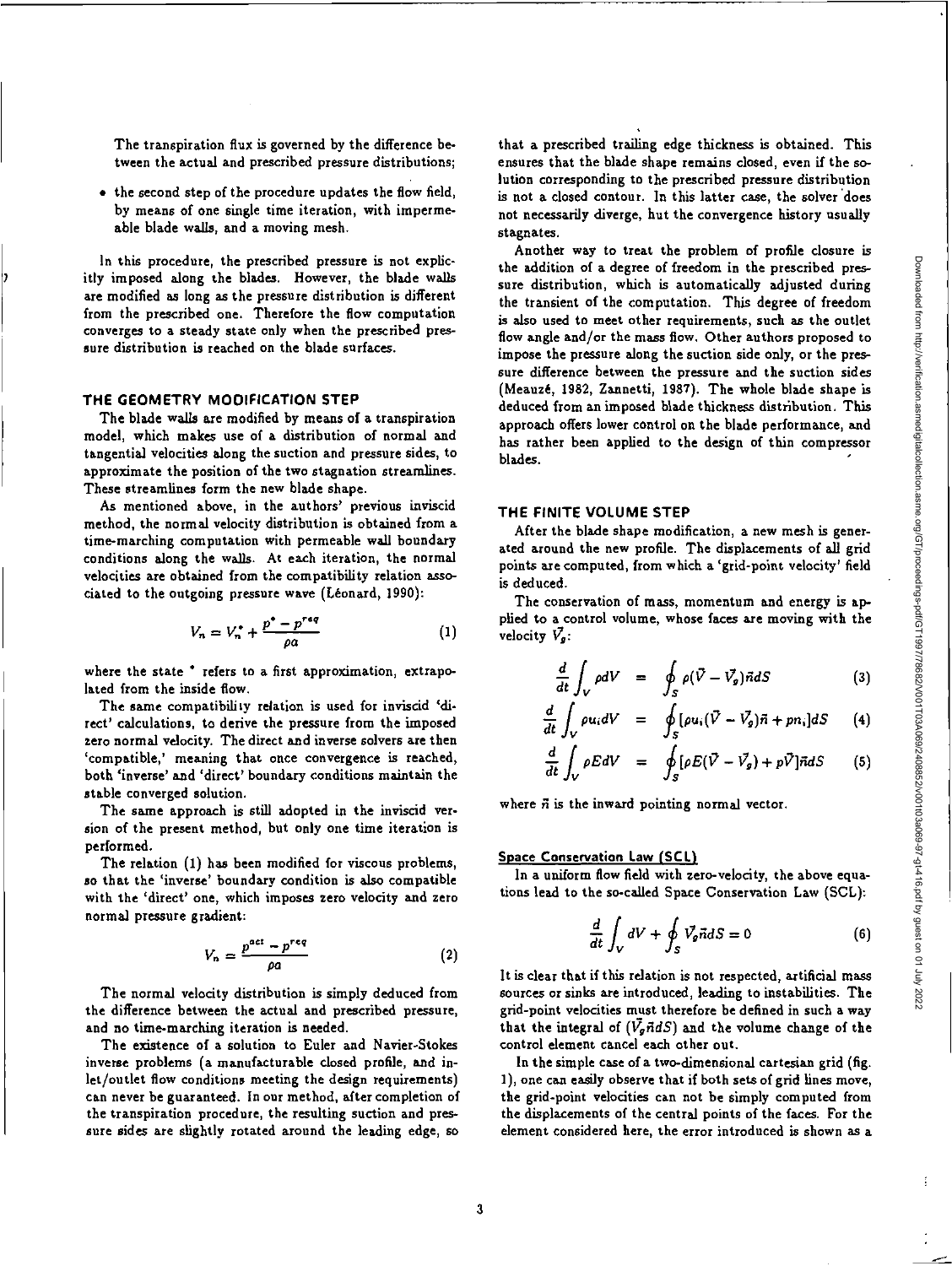

**Fig. 1: Change of control volume in** At

shaded area in figure 1, and is proportional to the square of the time step  $(\delta x \delta y \Delta t^2)$ . Not-satisfying of the SCL therefore imposes an additional constraint on the time step size, which in many cases may be more severe than the temporal discretization stability constraint (Demirdzic and Peric, 1988).

The volume of a mesh cell is given by:

$$
V = \frac{1}{2} \oint_{S} \vec{x} d\vec{S} = \frac{1}{2} \oint_{S} (xn_x + yn_y) dS \tag{7}
$$

The expression of the volume change from one time iteration to the other is then:

other is then:  
\n
$$
\delta V = \frac{1}{2} \oint \vec{x}^{new} d\vec{S}^{new} - \frac{1}{2} \oint \vec{x}^{old} d\vec{S}^{old}
$$

This expression can be rewritten as follows:

$$
\delta V = \frac{1}{2} \oint (\vec{x}^{new} - \vec{x}^{old}) (\vec{dS}^{new} + \vec{dS}^{old})
$$

$$
- \frac{1}{2} \oint (\vec{x}^{new} \vec{dS}^{old} - \vec{x}^{old} \vec{dS}^{new})
$$

Rewriting this equation with the expressions of the normal vectors, one can show that the second integral is zero. The two components of the scalar product give rise to expressions of the grid-point velocity components which guarantee the SCL to be respected:

$$
V_{gx} = \frac{\delta x}{\Delta t} \frac{S_x^{old} + S_x^{new}}{2S_x^{new}} \tag{8}
$$

$$
V_{gy} = \frac{\delta y}{\Delta t} \frac{S_y^{old} + S_y^{new}}{2S_y^{new}} \tag{9}
$$

The velocity components are divided respectively by  $S_x^{new}$ and  $S_y^{new}$ , which means that the time iteration is performed on the 'new' mesh.

#### **Additional driving terms**

If the time derivative is split into two terms, the discretized form of the *mass* conservation equation (Eq.3) becomes:

$$
\Delta \rho = \left[ \sum_{\text{faces}} \rho \vec{V} \vec{n} \Delta S - \left( \sum_{\text{faces}} \rho \vec{V}_{g} \vec{n} \Delta S + \rho \frac{\Delta V}{\Delta t} \right) \right] \frac{\Delta t}{V}
$$

The first right-hand-side term is the residual for a fixed mesh, while the two additional terms are due to the mesh movement. Their physical meaning is easily explained. The advective fluxes must be measured by the 'relative' velocity, obtained by subtracting the mesh velocity from the flow velocity, resulting in the first additional term. The advective fluxes entering the control volume during a time step cause a variation of mass in the control element, which is the product density x volume. In *case* of moving grids, both can change, which explains the presence of the second additional term.

In the frame of the inverse method, the two additional terms resulting from the mesh movement converge to zero at steady state. Moreover it is clear that the two terms should compensate each other in smooth flows, provided that the SCL is satisfied. It could be concluded from this that the presence of those terms is not necessary for steady computations, as proposed by Demirdzic and Peric (1990) for incompressible flows. However, experience has shown that these additional terms could in some cases be essential for a stable and monotonic convergence, especially at transonic flow conditions with shocks (Demeulenaere et al, 1997).

The effect of the additional terms is illustrated by the inviscid example of the redesign of the subcritica1 blade proposed by Sanz (AGARD-AR-275), which has been redesigned for a higher incidence (inlet flow angle of 42 deg instead of 36 deg). The initial isentropic Mach number distribution on the blades is compared to the target in figure 2. The target distribution presents a smoother acceleration along the whole suction side, especially in the leading edge region. The inverse method has been tested with and without the additional terms. The convergence histories are plotted in figure 3. The density error curves show that even at subsonic flow conditions, the additional driving terms al-



**Fig. 2: Initial (—) and imposed (o) isentropic Mach number distributions on the blades**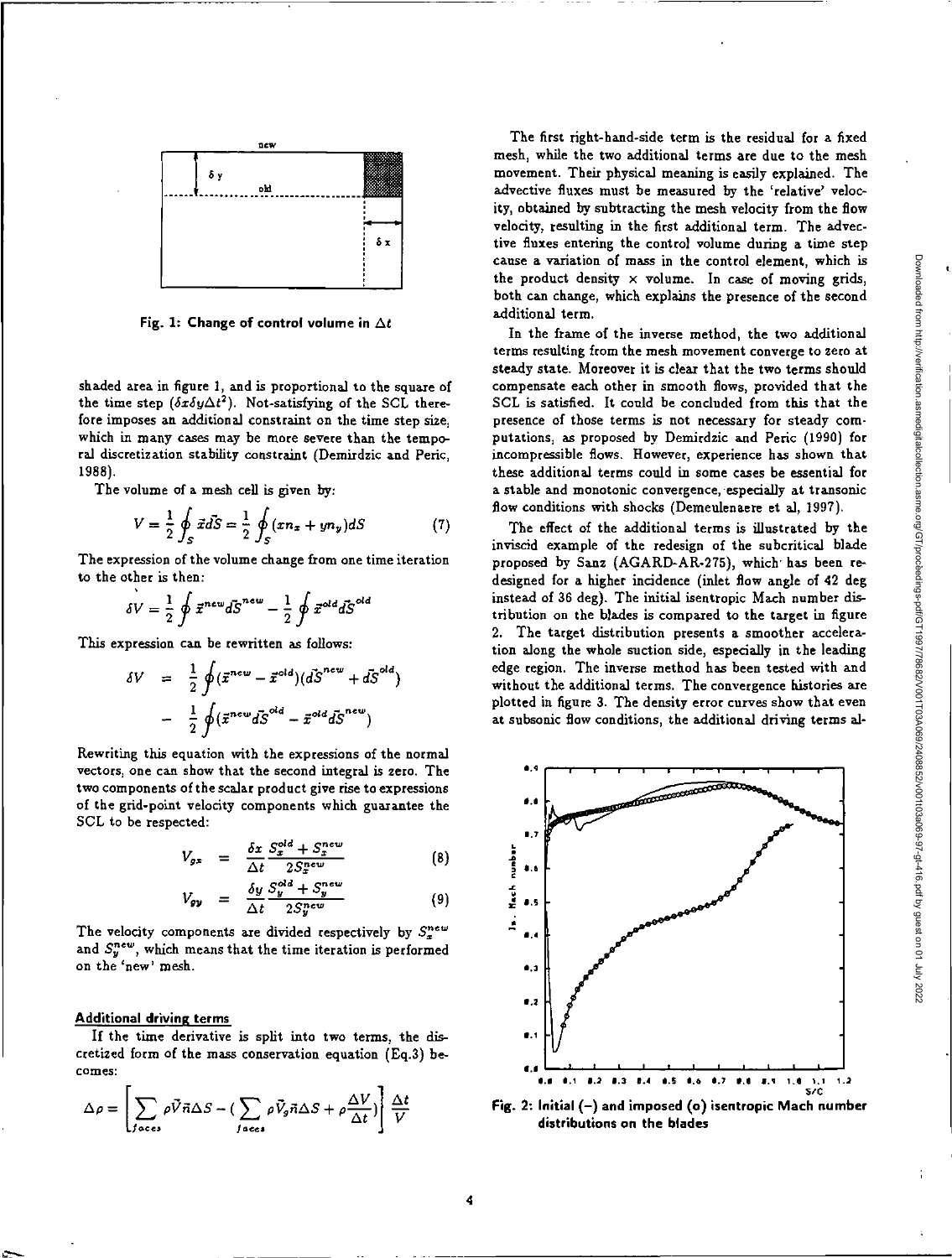

**Fig. 3: Convergence history (density error) - With (2) and without (1) the additional terms** 

**low for a significant increase of the convergence rate. One can also observe that the computations including the driving terms are more sensitive to the constraints applied on the geometry (constant pitch-to-chord ratio, control of the trailing edge gap), resulting in an irregular convergence history. This is explained by the fact that an active constraint modifies the grid-point velocity field, which is directly introduced in the equations.** 

**These driving terms are considered by the authors as an acceleration technique for steady computations, which is used simultaneously with local time stepping, enthalpy damping (for inviscid computations only), and residual averaging. These techniques do not influence the steady solution. It should be noticed that as the time step differs from one cell to the next, the time, and therefore the grid-point velocities, do not really have a physical meaning. Moreover as the main goal is to obtain a fast convergence to steady state, it is clear that if the additional driving terms imply the suppression of the local time stepping, it is not the worth while introducing them.** 

**For Euler-type grids, the time step size does not differ significantly from one cell to the next, so that the grid-point velocities remain consistent with each other. For the highly stretched grids used in Navier-Stokes computations, the local time stepping induces large time step variations in the direction normal to the wall. The additional terms become unphysical in the wall region, and cause the divergence of the calculation. For this reason, they are only activated outside of the viscous layers, so that local time stepping and the additional terms can be used simulaneously.** 

## **Advective fluxes computation**

**The 'relative' advective flux through a face is given by:** 

$$
H_n(U) = \begin{pmatrix} \rho(V_n - V_{gn}) \\ \rho u(V_n - V_{gn}) + pn_x \\ \rho v(V_n - V_{gn}) + pn_y \\ \rho E(V_n - V_{gn}) + pV_n \end{pmatrix}
$$
 (10)

**The advective fluxes are splitted in function of the propagation of the information, according to the so-called Flux Vector Splitting (van Leer, 1982) or to the so-called Flux Difference Splitting (Roe, 1981).** 

**The classical Roe formula is rewritten, with the modified**  expression for the fluxes  $H_n(U_i)$  and  $H_n(U_r)$ :

$$
H(U_l, U_r) = \frac{H_n(U_l) + H_n(U_r)}{2} - \sum_{i=1}^4 |\lambda_i| \vec{r_i} \delta \vec{W} \qquad (11)
$$

In this expression, the eigenvalues  $\lambda_i$  are calculated by  $V_n$  –  $V_{gn}$ ,  $V_n - V_{gn}$ ,  $V_n - V_{gn} + a$  and  $V_n - V_{gn} - a$ , because the **propagation speed of the waves must be computed relatively to the mesh (Trepanier et al, 1991). On the contrary, the**  right eigenvectors  $\vec{r_i}$  and the characteristic variables  $\delta W_i$  are **not modified by the mesh movement.** 

In the expressions of the fluxes proposed by van Leer, the normal velocity  $V_n$  can simply be replaced by  $\overline{V_n}$  =  $V_n - V_{gn}$ , except for the energy equation (Eq. 5), as the **pressure is multiplied by the absolute velocity (Singh et al, 1995):** 

$$
H^{\pm} = F_m^{\pm} \begin{pmatrix} \frac{1}{w \pm (2 \mp \overline{M}_n) \frac{a n_x}{\gamma}} & \frac{1}{w \pm (2 \mp \overline{M}_n) \frac{a n_y}{\gamma}} & \frac{1}{w \pm (2 \mp \overline{M}_n) \frac{a n_y}{\gamma}} & \frac{1}{w \pm (2 \mp \overline{M}_n) \frac{a n_y}{\gamma}} & \frac{1}{w \pm (2 \mp \overline{M}_n) \frac{a n_z}{\gamma}} & \frac{1}{w \pm (2 \mp \overline{M}_n) \frac{a n_z}{\gamma}} & \frac{1}{w \pm (2 \mp \overline{M}_n) \frac{a n_z}{\gamma}} & \frac{1}{w \pm (2 \mp \overline{M}_n) \frac{a n_z}{\gamma}} & \frac{1}{w \pm (2 \mp \overline{M}_n) \frac{a n_z}{\gamma}} & \frac{1}{w \pm (2 \mp \overline{M}_n) \frac{a n_z}{\gamma}} & \frac{1}{w \pm (2 \mp \overline{M}_n) \frac{a n_z}{\gamma}} & \frac{1}{w \pm (2 \mp \overline{M}_n) \frac{a n_z}{\gamma}} & \frac{1}{w \pm (2 \mp \overline{M}_n) \frac{a n_z}{\gamma}} & \frac{1}{w \pm (2 \mp \overline{M}_n) \frac{a n_z}{\gamma}} & \frac{1}{w \pm (2 \mp \overline{M}_n) \frac{a n_z}{\gamma}} & \frac{1}{w \pm (2 \mp \overline{M}_n) \frac{a n_z}{\gamma}} & \frac{1}{w \pm (2 \mp \overline{M}_n) \frac{a n_z}{\gamma}} & \frac{1}{w \pm (2 \mp \overline{M}_n) \frac{a n_z}{\gamma}} & \frac{1}{w \pm (2 \mp \overline{M}_n) \frac{a n_z}{\gamma}} & \frac{1}{w \pm (2 \mp \overline{M}_n) \frac{a n_z}{\gamma}} & \frac{1}{w \pm (2 \mp \overline{M}_n) \frac{a n_z}{\gamma}} & \frac{1}{w \pm (2 \mp \overline{M}_n) \frac{a n_z}{\gamma}} & \frac{1}{w \pm (2 \mp \overline{M}_n) \frac{a n_z}{\gamma}} & \frac{1}{w \pm (2 \mp \overline{M}_n) \frac{a n_z}{\
$$

## **THE NAVIER-STOKES SOLVER**

### **Space Discretization**

**The Navier-Stokes solver (Leonard et al, 1997) is based on a Finite-Volume approach. Structured grids are used to discretize the numerical domain. A multi-block strategy allows the use of hyperbolic 0- and C-grids along the blades, providing a perfect orthogonality of the mesh cells near the walls. The control elements are identical to the mesh cells, resulting in a cell-centered approach.** 

**As mentioned above, an upwind-biased evaluation of the advective fluxes is adopted. It allows for a low numerical entropy generation, and a sharp capturing of the grid-aligned shock waves. The advective fluxes are computed from a left and a right state, which are evaluated at the face centers by means of third-order Taylor expansions along the grid directions. This procedure is generally referred to as the MUSCL approach (van Leer, 1979). Non-linear corrections are introduced in the form of limiting functions in order to avoid oscillations in the solution near discontinuities.** 

**The viscous fluxes are determined for each segment from the velocity and temperature gradients. These gradients are calculated from Green's theorem, using the same control elements as for the residuals, i.e. the mesh cells. This technique is particularly well suited for multi-block configurations.**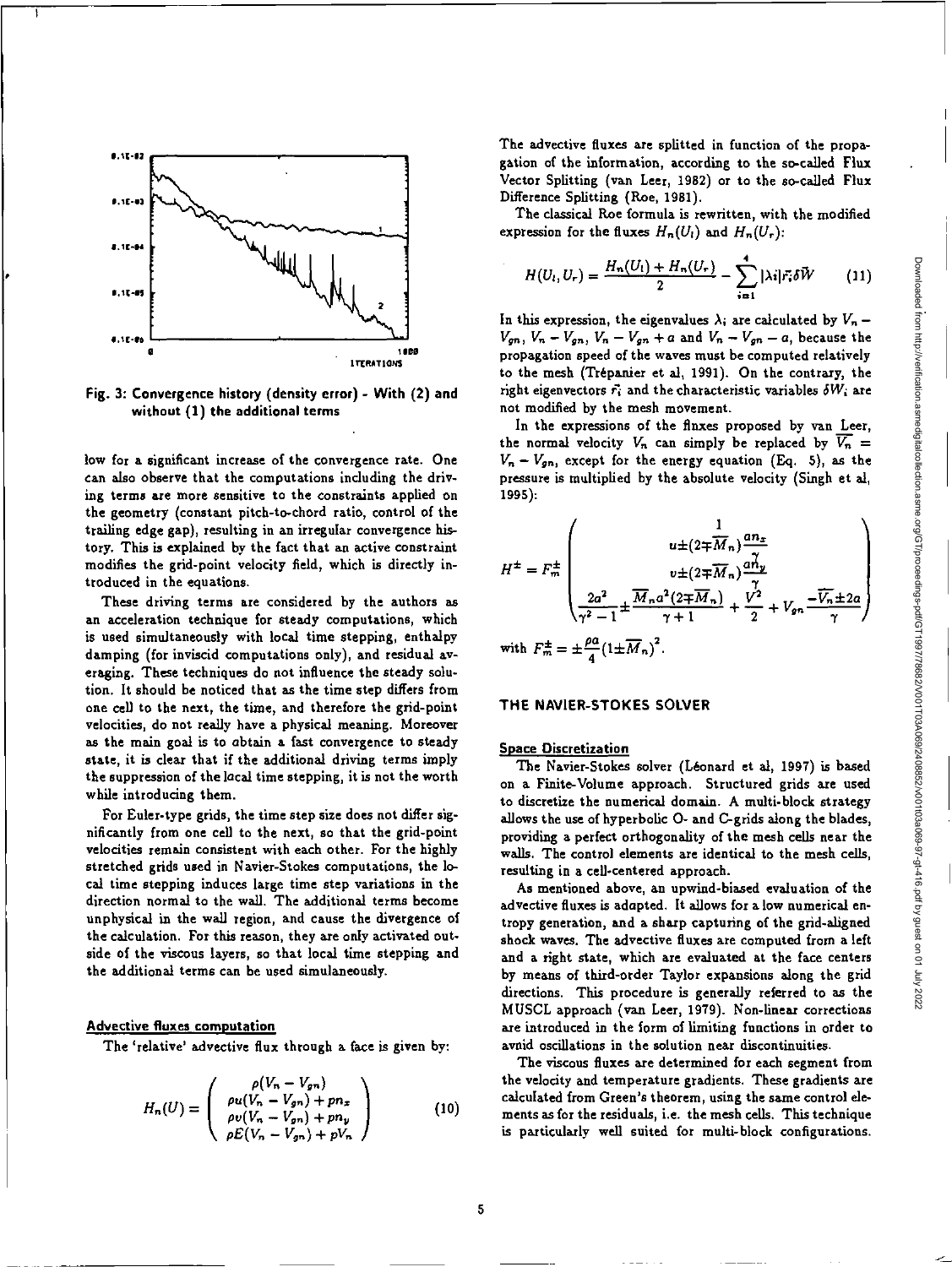The gradients are stored at the cell centers and are evaluated at the segment centers by interpolation. One-sided derivatives must also be computed along the blade *walls* for a better precision on the shear stress and on the heat flux. The molecular viscosity is modelled by the Sutherland law. The Baldwin-Lomax algebraic turbulence model is used for turbulent flows.

The conservativity of the discretization is ensured by an appropriate treatment of the irregular block boundaries: the fluxes are evaluated separately for every interface segment defined by the succession of grid points belonging to the two connected blocks, and sent to the corresponding control elements of the two blocks.

## **Time Discretization**

Our purpose is to compute steady-state solutions as fast as possible. The code has been initially based on a 1storder in time Runge-Kutta scheme with acceleration techniques such as local time-stepping, enthalpy damping (which cannot be employed for Navier-Stokes problems) or residual averaging. An implicit time-stepping has been also implemented and allows for impressive speed-ups with respect to explicit methods. An Euler-backward time-stepping is used to discretize the time derivatives, resulting in

$$
\mathcal{F}(U^{l+1}) = \frac{U^{l+1} - U^l}{\Delta t} - \mathcal{R}(U^{l+1}) = 0
$$
 (12)

where  $\mathcal{R}(U)$  corresponds to the discretization of the spatial derivatives. The solution  $U^{l+1}$  is found through a Newton-Raphson iterative process. For steady calculations, many authors usually limit the number of Newton-Raphson iterations to one.

The main part of the computational effort is devoted to the solution of the linear system  $\mathcal{J}(U^l) \delta U = \mathcal{R}(U^l)$  where  $\mathcal{J}(U) = \frac{1}{\Delta t} - \frac{\partial \mathcal{R}}{\partial U}$  is the Jacobian of F. As an exact solution is in most cases not justified, it is reasonable to solve it approximately with an iterative solver, saving a lot of CPU time with respect to a direct solver. Algorithms such as Jacobi or Gauss-Seidel are attractive because they are easy to implement and to vectorize. However their robustness and convergence rate are only ensured when the matrix is characterized by large diagonal terms, which is unlikely for stiff problems such as those related to Navier-Stokes equations without an important under-relaxation, i.e. small time-steps that reduce the convergence speed. On the contrary, Krylov subspace methods such as the conjugate gradients can be of great interest in this context. Among others, the GMRES is designed to solve non-symmetric (and possibly indefinite) linear systems (Sad, 1994). One of the most interesting features of the GMRES is maybe that it does not require the calculation of the true Jacobian, but only the calculation of a matrix-vector product  $Jp$  where p is any solution vector. For non linear equations, this product can be evaluated by a finite-difference quotient of the form

$$
\mathcal{J}(U)p = \frac{\mathcal{F}(U + \epsilon p) - \mathcal{F}(U)}{\epsilon}
$$
 (13)

The convergence of Krylov type solvers can be accelerated by a suitable preconditioning of the system that clusters matrix eigenvalues to each other, In our code an Incomplete LU decomposition is implemented in its most simple form. Preconditioning requires an approximate form of the Jacobian of the system. As suggested by many authors, this approximate Jacobian is built up using a first-order reconstruction and a Van Leer splitting of the advective fluxes only.



**Fig. 4: General view of the multi-block mesh** 



**Fig. 5: Detail of the trailing edge zone**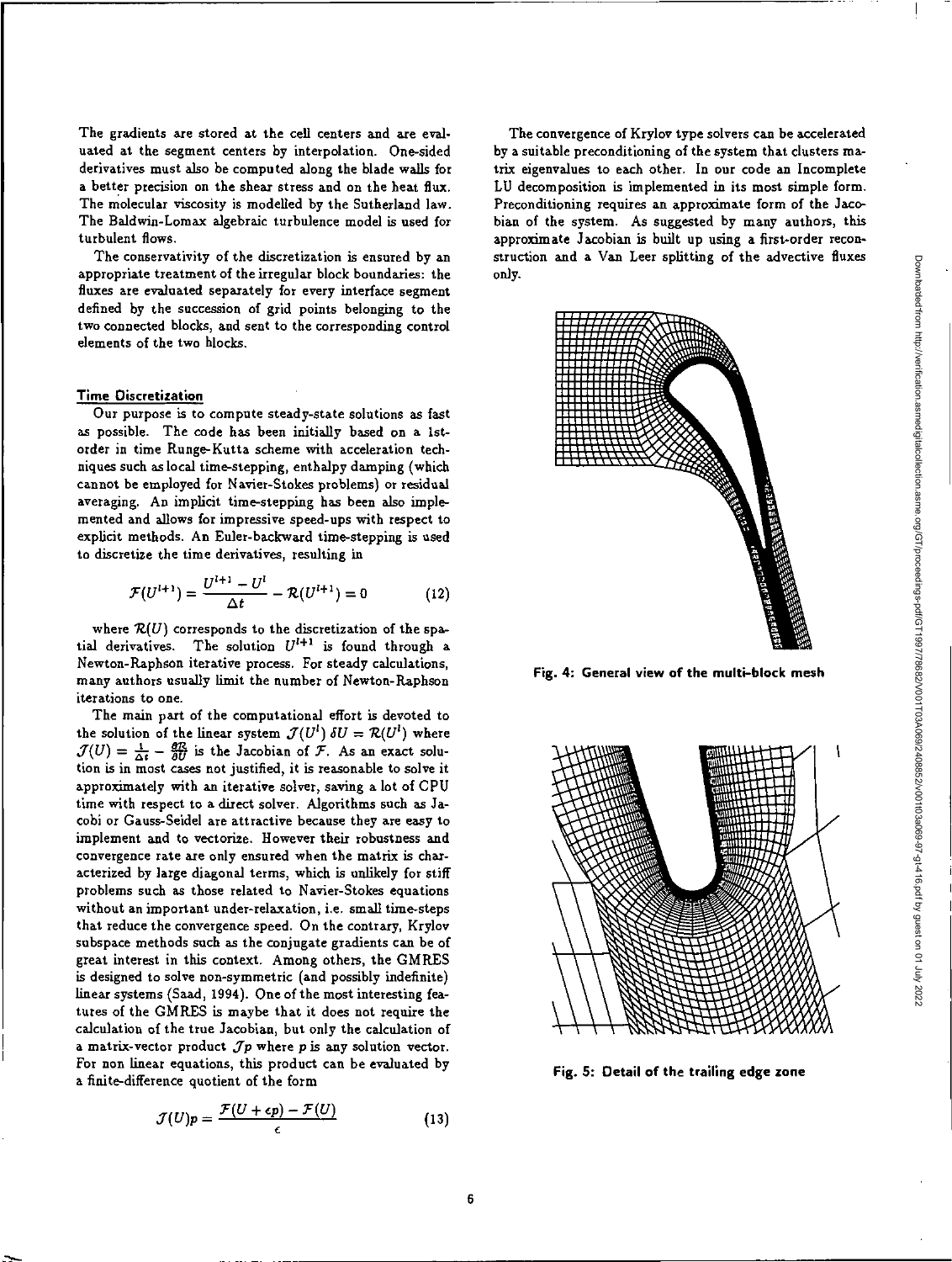### **REDESIGN OF THE 'VKI-L582' TURBINE NOZZLE**

The first example illustrates the redesign of the VKI-LS82 turbine nozzle (Sieverding, 1982). The turning angle is approximately 79 degrees, with a pitch-to-chord ratio of 0.78. The numerical domain is discretized with 4 blocks (fig. 4,5). A hyperbolic 0-grid has first been generated around the profile. An algebraic H-grid extends downstream, to discretize the wake. An elliptic C-grid has been constructed around the 0- and H-blocks, with an additional H-grid upstream, in order to increase the upstream distance of the inlet boundary. The total number of nodes is  $\pm 16500$ .

The flow around this blade has been calculated, for an outlet isentropic Mach number of 0.85, a wall temperature of 300 K, and a Reynolds number (based on the total upstream conditions) of 2.025E+06. The measurements have shown



**Fig. 6: Calculated (—) and measured (o) isentropic Mach number distributions on the blades** 



**Fig. 7: Implicit and explicit time integration schemes** 

that the transition is expected at the rear part of the blade. No turbulence model was used in our computations. The isentropic Mach number distribution on the blades shows a good agreement with the measurements (fig. 6). The figure 7 compares the convergence histories corresponding to explicit and implicit calculations. Implicit time integration allows for drastic savings of computational time, requiring ±2 hours of CPU time on an 45 MFlops workstation. This gain is even more important for Euler computations, which is explained by the fact that the approximate jacobian of the preconditioner is closer to the true inviscid one.

A target distribution has been constructed, represented by the circles in figure 8, with a much smoother acceleration along the whole suction side. The inverse method has permitted to reach a perfect convergence to the target in 2000 explicit time iterations. The initial and final blade shapes are compared in figure 9. The curvature of the new blade is dearly smoother in the nose region. The trailing edge is a bit thicker, which could eventually affect the trailing edge losses. This design required ±4 hours of CPU time (2 times as much as the time required for an analysis).

During the inverse calculation, the outlet isentropic Mach number has been iteratively and automatically modified (final value: 0.8367), so that the mass flow through the cascade remains constant. AU inverse methods have to face the problem of existence of a solution. Lighthill (1945) showed that the target velocity distribution must be compatible with the inlet and outlet conditions. This explains that a solution is often more easily obtained with an imposed constant mass flow than with a constant outlet pressure. In the present *case,* the calculations with constant outlet pressure converge during some 500 iterations toward a similar pressure distribution, but with a higher average velocity level. The calculation then starts diverging, because the initial velocity level



Fig. 8: Initial (-) and imposed (o) isentropic Mach number **distributions on the blades**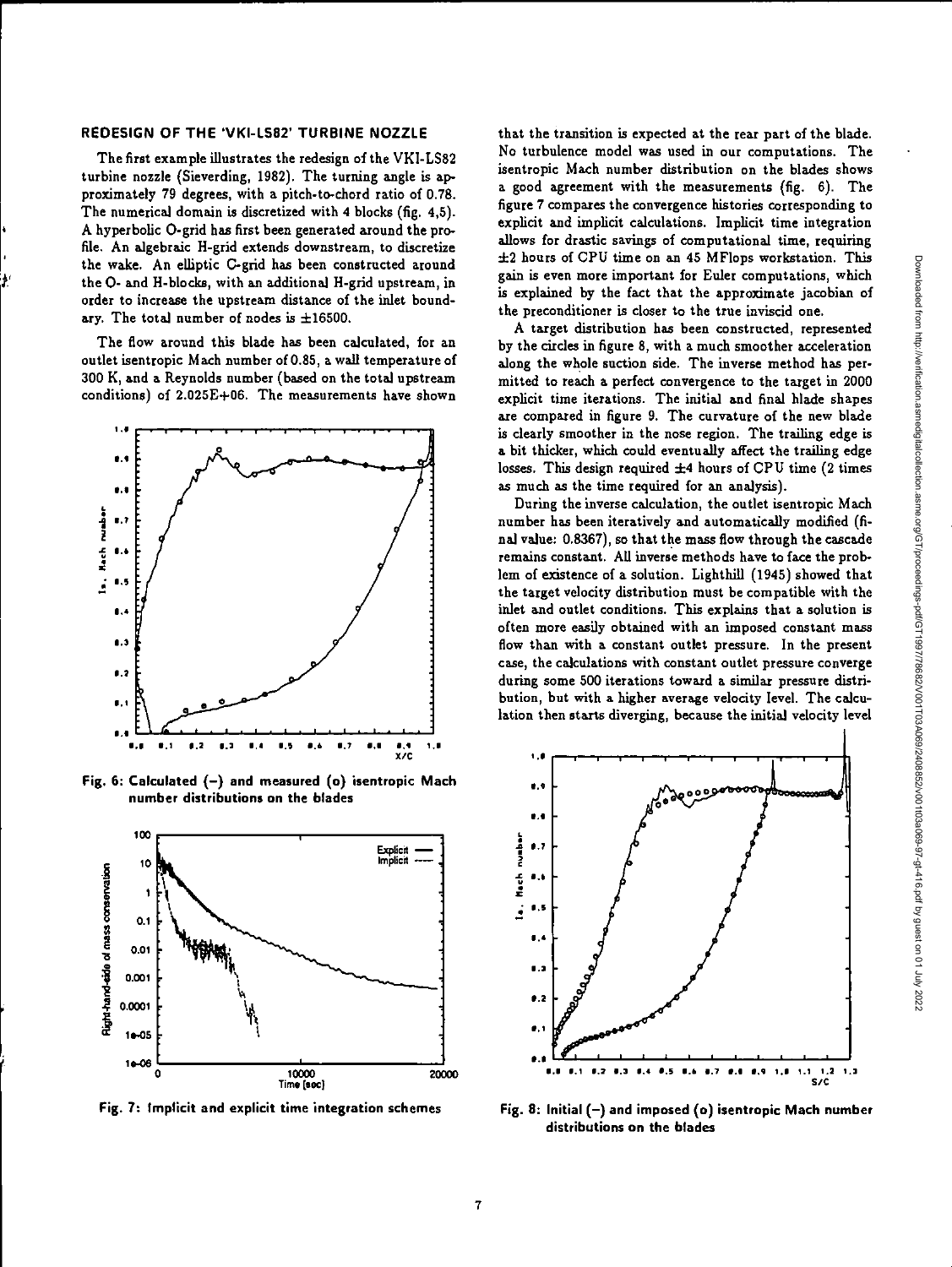

**Fig. 9: Initial (grey) and final blade shapes** 



**Fig. 10: General view of the multi-block mesh** 

can not be recovered with the same pressure ratio accross the cascade.

# **REDESIGN OF THE 'LA' SUBSONIC TURBINE BLADE**

The second example concerns the redesign of the LA subsonic turbine blade, which has been tested at the Whittle Laboratory (AGARD-AR-275). The pitch-to-chord ratio is 0.56, the inlet flow angle is 38.8 degrees, and the turning angle is more or less 90 degrees. The multi-block grid is composed of 4 blocks, of the same type as the ones used for the LS82 blade (fig. 10).

The flow around this blade has been calculated, for an outlet isentropic Mach number of 0.71, and a Reynolds num-



**Fig. 11: Initial (—) and imposed (o) isentropic Mach number distributions on the blades** 



**Fig. 12: Initial (grey) and final blade shapes** 

ber (based on total upstream conditions) of  $0.39E+06$ . The experiments showed a separation bubble near 83% of the axial chord on the suction side, and a separation at about 15% of the pressure surface, with turbulent reattachment. In order to simulate this flow configuration, the Baldwin-Lomax model has been activated, respectively at 70% of the axial chord on the suction side and at 10% on the pressure side.

The isentropic Mach number distribution on the blades is compared to the target in figure 11. The main goals of this prescribed distribution are a reduction of the suction side maximum Mach number, and the suppression of the two peaks observed in the leading edge region, due to the discontinuity of curvature usually obtained when rounded leading edges are used.

The inverse method has permitted to reach a perfect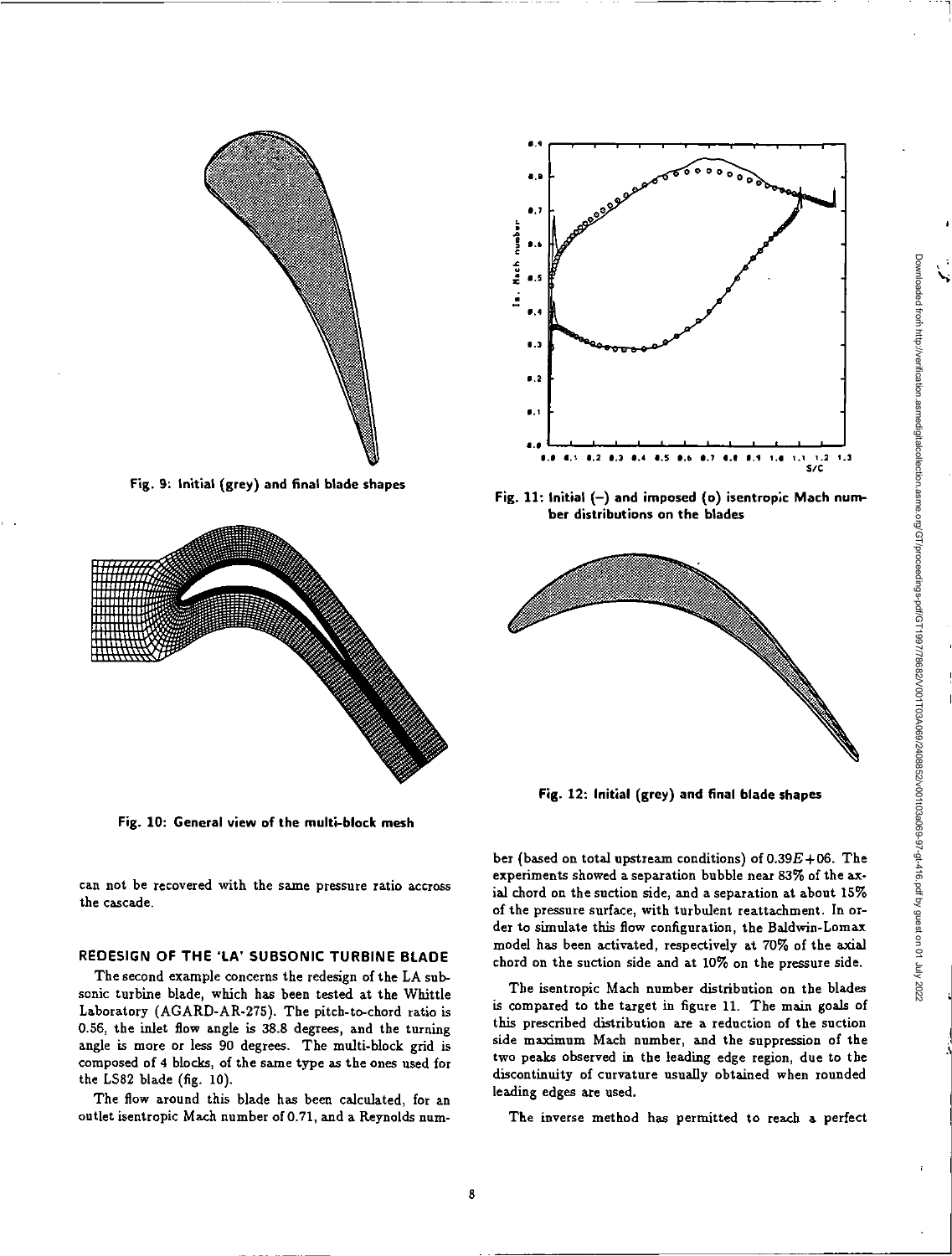

**Fig. 13: Zoom of the leading edge - Initial (—) and final (- -) blade shapes** 



**Fig. 14: General view of the multi-block mesh** 

agreement between the final pressure distribution and the target. The initial and final geometries are compared in figure 12. The pressure distribution is perfectly smooth around the nose of the final blade. A detailed view of the leading edge of the two blades shows that the new leading edge is rather thinner and closer to an ellipse than to a circle (fig. 13).

## **REDESIGN OF THE 'DLR' COMPRESSOR BLADE**

**The last** example concerns the redesign of a controlled diffusion compressor blade proposed by the DLR. The pitchto-chord ratio is 0.68, the inlet flow angle is 47 degrees, and the turning angle is more or less 26 degrees. The multi-block grid is composed of 4 blocks (fig. 14), of the same type as in the previous examples.

The flow around this blade has been calculated, for an outlet isentropic Mach number of 0.4, and a Reynolds number (based on the inlet total conditions) of  $1.0E + 06$ . The



**Fig. 15: Initial (—) and imposed (o) isentropic Mach number distributions on the blades** 



**Fig. 16: Initial (grey) and final blade shapes** 

Baldwin-Lomax turbulence model has been used for this calculation. The isentropic Mach number distribution on the blades is compared to the target in figure 15. The goal of this target is to increase the suction side acceleration, and hence the loading in the front part of the blade, without increasing the total amount of diffusion along the suction side.

The inverse method has permitted to reach a perfect agreement between the final pressure distribution and the target. The initial and final geometries are compared in figure 16. The turning angle has been increased from 26 to 27 degrees. A constant mass flow has been imposed during the inverse calculations. The final outlet Mach number is only of 0.5% lower than the initial one: in this case, inverse calculations with constant mass flow and constant outlet pressure give the same results.